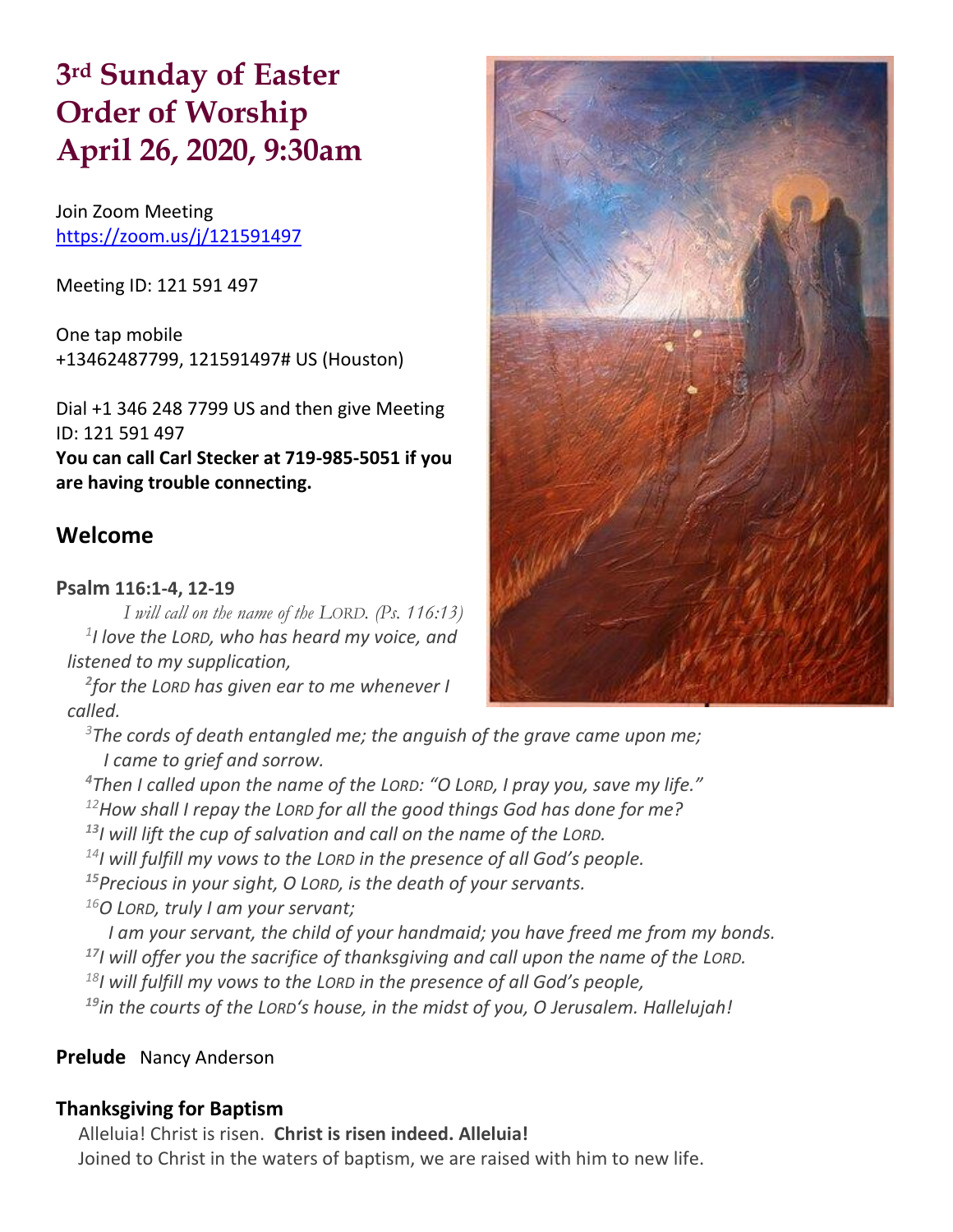Let us give thanks for the gift of baptism. We give you thanks, O God, for in the beginning you created us in your image and planted us in a well-watered garden. In the desert you promised pools of water for the parched, and you gave us water from the rock. When we did not know the way, you sent the Good Shepherd to lead us to still waters. At the cross, you watered us from Jesus' wounded side, and on this day, you shower us again with the water of life. **Amen.**

# **Baptized and Set Free** ELW 453 sung by Hanna Silver

**1.** We are people created, chosen by God. Then we're washed, ever gently, in mercy and love. Sin has power no more. Jesus opened the door to a fountain bringing healing, and wholeness and more.

# **Greeting**

The grace of our Lord Jesus Christ, the love of God, and the communion of the Holy Spirit be with you all. **And also with you.**

**Hymn of Praise** *Now All the Vault of Heaven Resounds* ELW 367; verse 4 Adoring praises now we bring and with the heav'nly blessed sing: "Christ has triumphed! Alleluia!" Be to the Father, and our Lord, to Spirit blest, most holy God, all the glory, never ending! Alleluia, alleluia, alleluia!

## **Prayer of the Day –**

O God, your Son makes himself known to all his disciples in the breaking of bread. Open the eyes of our faith, that we may see him in his redeeming work, who lives and reigns with you and the Holy Spirit, one God, now and forever. **Amen.**

## **Reading: 1 Peter 1:17-23**

*The imagery of exile is used to help the readers of this letter understand that they are strangers in a strange land. Christians no longer belong to this age. Through the death of Christ we belong to God, so that our focus, faith, and hope are no longer on such things as silver or gold.*

 $17$ If you invoke as Father the one who judges all people impartially according to their deeds, live in reverent fear during the time of your exile. <sup>18</sup>You know that you were ransomed from the futile ways inherited from your ancestors, not with perishable things like silver or gold, <sup>19</sup>but with the precious blood of Christ, like that of a lamb without defect or blemish.  $^{20}$ He was destined before the foundation of the world, but was revealed at the end of the ages for your sake. <sup>21</sup>Through him you have come to trust in God, who raised him from the dead and gave him glory, so that your faith and hope are set on God.

 $22$ Now that you have purified your souls by your obedience to the truth so that you have genuine mutual love, love one another deeply from the heart. <sup>23</sup>You have been born anew, not of perishable but of imperishable seed, through the living and enduring word of God. Word of God; word of life. **Thanks be to God.**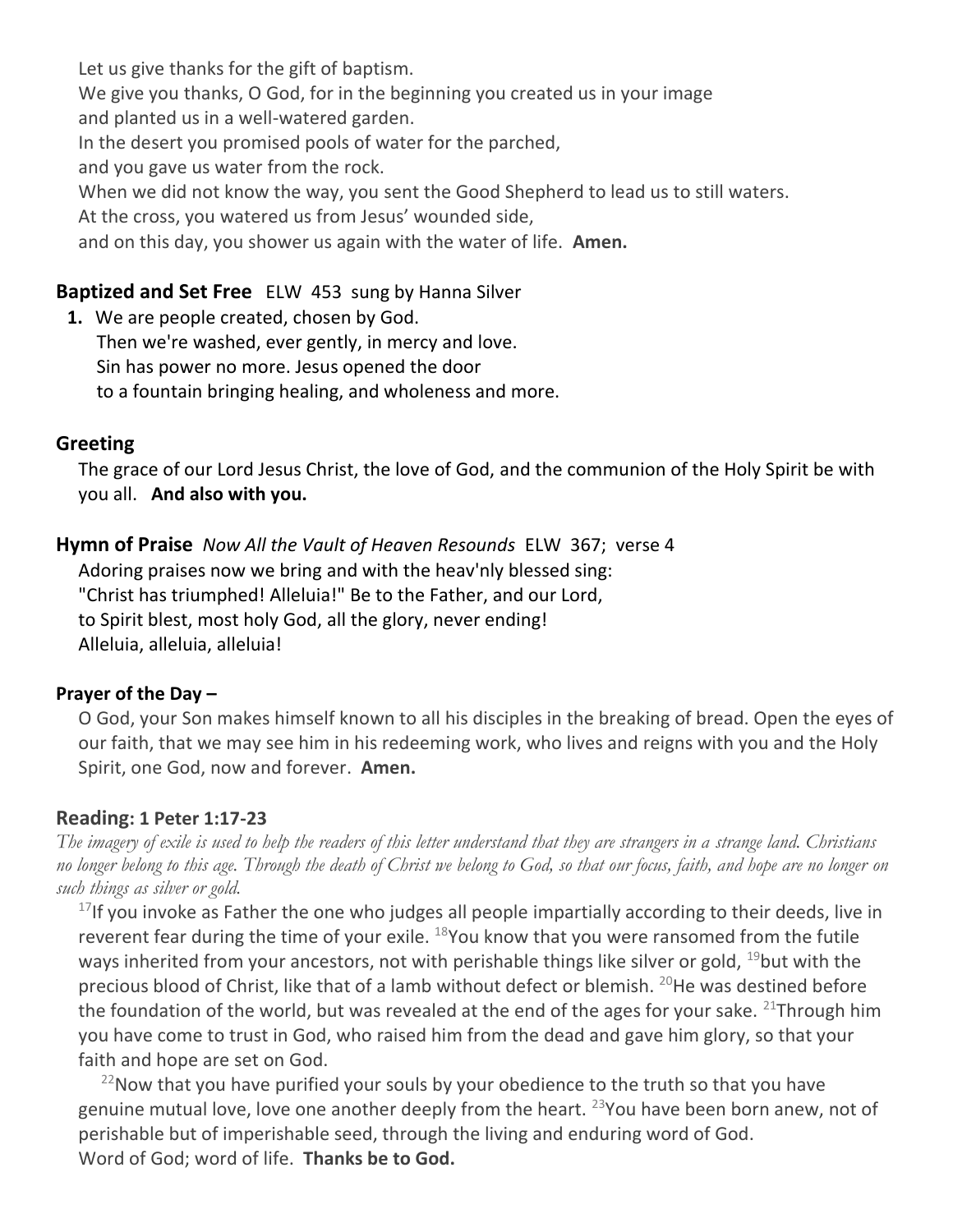# **Gospel Acclamation** ELW 174



# **Gospel: Luke 24:13-35**

*The colorful story of Jesus' appearance to two disciples on the road to Emmaus answers the question of how Jesus is to be recognized among us. Here, he is revealed through the scriptures and in the breaking of bread.*

#### The gospel according to Luke 24:13-35

## **Glory to you, O Lord.**

 $13$ Now on that same day [when Jesus had appeared to Mary Magdalene,] two [disciples] were going to a village called Emmaus, about seven miles from Jerusalem,  $14$  and talking with each other about all these things that had happened.  $15$ While they were talking and discussing, Jesus himself came near and went with them,  $^{16}$ but their eyes were kept from recognizing him.  $^{17}$ And he said to them, "What are you discussing with each other while you walk along?" They stood still, looking sad.  $^{18}$ Then one of them, whose name was Cleopas, answered him, "Are you the only stranger in Jerusalem who does not know the things that have taken place there in these days?"  $^{19}$ He asked them, "What things?" They replied, "The things about Jesus of Nazareth, who was a prophet mighty in deed and word before God and all the people,  $^{20}$  and how our chief priests and leaders handed him over to be condemned to death and crucified him.  $21$ But we had hoped that he was the one to redeem Israel. Yes, and besides all this, it is now the third day since these things took place. <sup>22</sup>Moreover, some women of our group astounded us. They were at the tomb early this morning, <sup>23</sup> and when they did not find his body there, they came back and told us that they had indeed seen a vision of angels who said that he was alive.  $24$  Some of those who were with us went to the tomb and found it just as the women had said; but they did not see him." <sup>25</sup>Then he said to them, "Oh, how foolish you are, and how slow of heart to believe all that the prophets have declared!  $^{26}$ Was it not necessary that the Messiah should suffer these things and then enter into his glory?" <sup>27</sup>Then beginning with Moses and all the prophets, he interpreted to them the things about himself in all the scriptures.

 $^{28}$ As they came near the village to which they were going, he walked ahead as if he were going on.  $^{29}$ But they urged him strongly, saying, "Stay with us, because it is almost evening and the day is now nearly over." So he went in to stay with them. <sup>30</sup>When he was at the table with them, he took bread, blessed and broke it, and gave it to them.  $31$ Then their eyes were opened, and they recognized him; and he vanished from their sight. <sup>32</sup>They said to each other, "Were not our hearts burning within us while he was talking to us on the road, while he was opening the scriptures to us?" 33That same hour they got up and returned to Jerusalem; and they found the eleven and their companions gathered together.  $34$ They were saying, "The Lord has risen indeed, and he has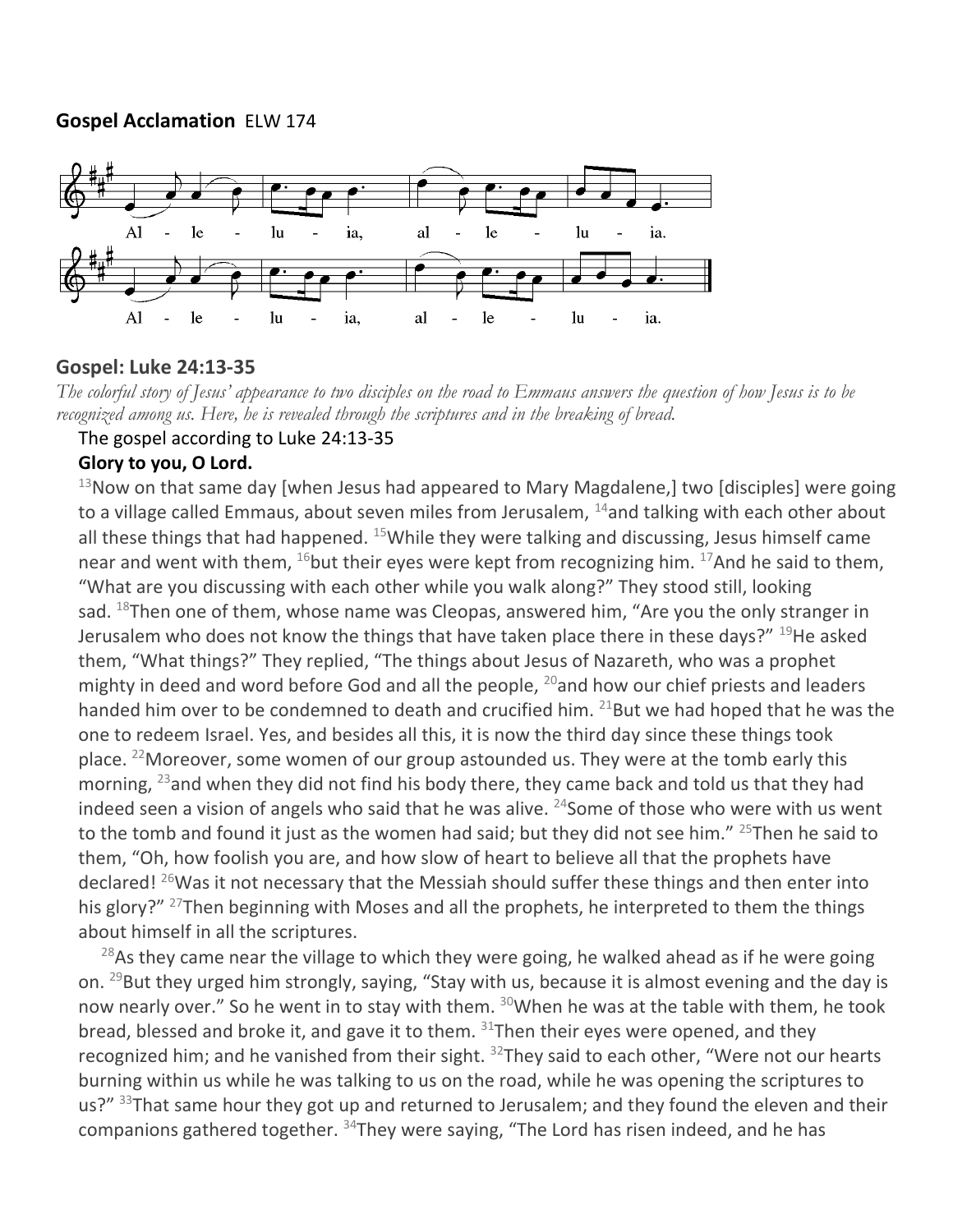appeared to Simon!" <sup>35</sup>Then they told what had happened on the road, and how he had been made known to them in the breaking of the bread.

**Praise to you, O Christ.**

# *Children's message*-



Text: Susan Palo Cherwien, b. 1953<br>Music: RAABE, Carl F. Schalk, b. 1929<br>Text © 1996 Susan Palo Cherwien, admin. Augsburg Fortress.<br>Music © 1999 Augsburg Fortress.

# **Prayers of Intercession –**

Uplifted by the promised hope of healing and resurrection, we join the people of God in all times and places in praying for the church, the world, and all who are in need.

Lord, in your mercy, **hear our prayer.**

With bold confidence in your love, almighty God, we place all for whom we pray into your eternal care; through Christ our Lord. **Amen.**

## **Peace**

The peace of Christ be with you always. **And also with you.**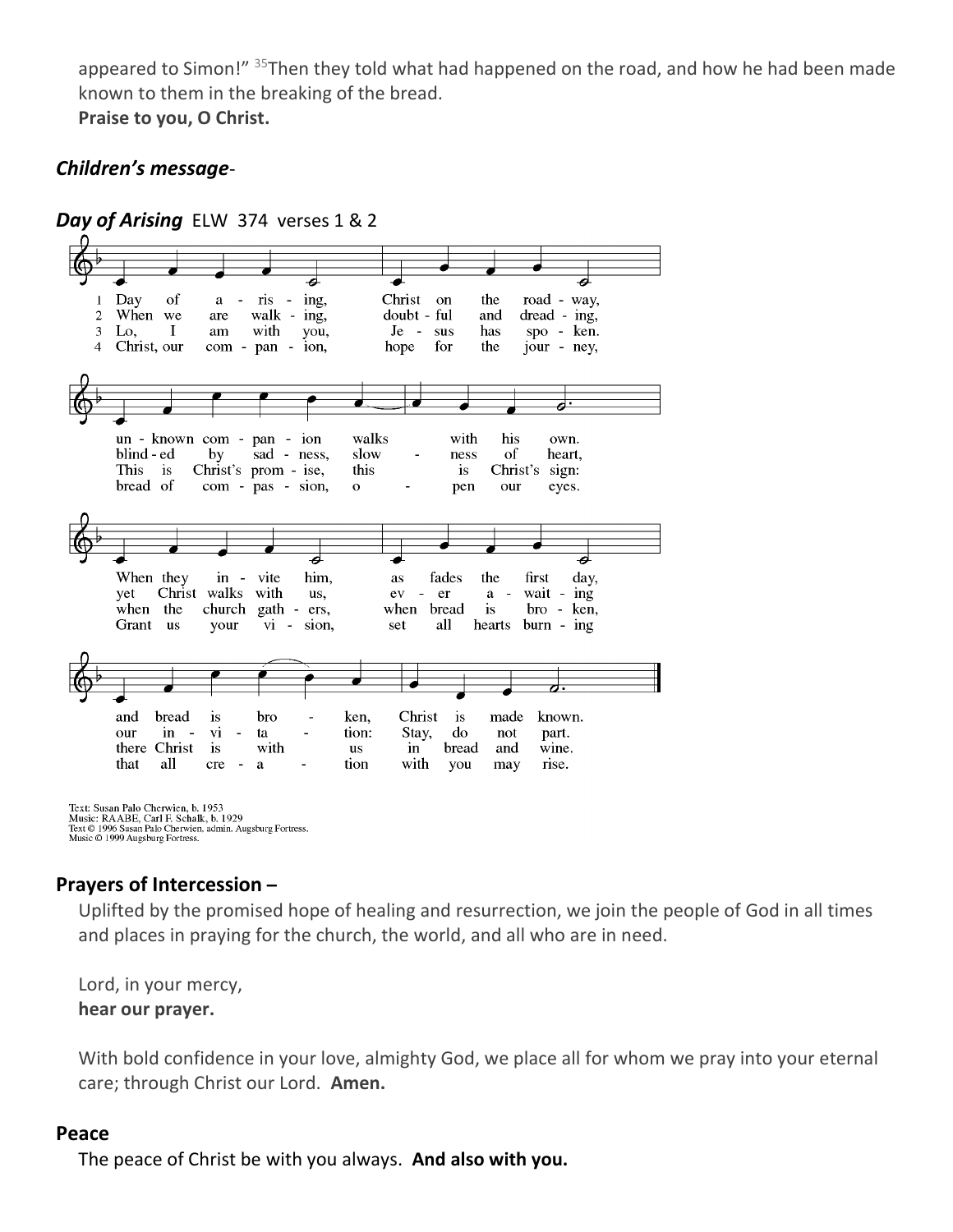# **Children's Song:** *Praise, Praise, Praise the Lord*

Praise, praise, praise the Lord! Praise God's holy name. Alleluia! Praise, praise, praise the Lord! Praise God's holy name. Alleluia! Praise God's holy name. Alleluia! Praise God's holy name. Alleluia! Praise God's holy name. Alleluia! Praise God's holy name. Alleluia!

# **Offering Prayer**

Merciful God, our ordinary gifts seem small for such a celebration, but you make of them an abundance, just as you do with our lives. Feed us again at this table for service in your name, in the strength of the risen Christ. **Amen.**

# **Lord's Prayer**

**Our Father in heaven, hallowed be your name, your kingdom come, your will be done, on earth as in heaven. Give us today our daily bread. Forgive us our sins as we forgive those who sin against us. Save us from the time of trial and deliver us from evil. For the kingdom, the power, and the glory are yours, now and forever. Amen.**

# **Blessing**

May the One who brought forth Jesus from the dead raise you to new life, fill you with hope, and turn your mourning into dancing. Almighty God, Father,  $\pm$  Son, and Holy Spirit, bless you now and forever. **Amen.**